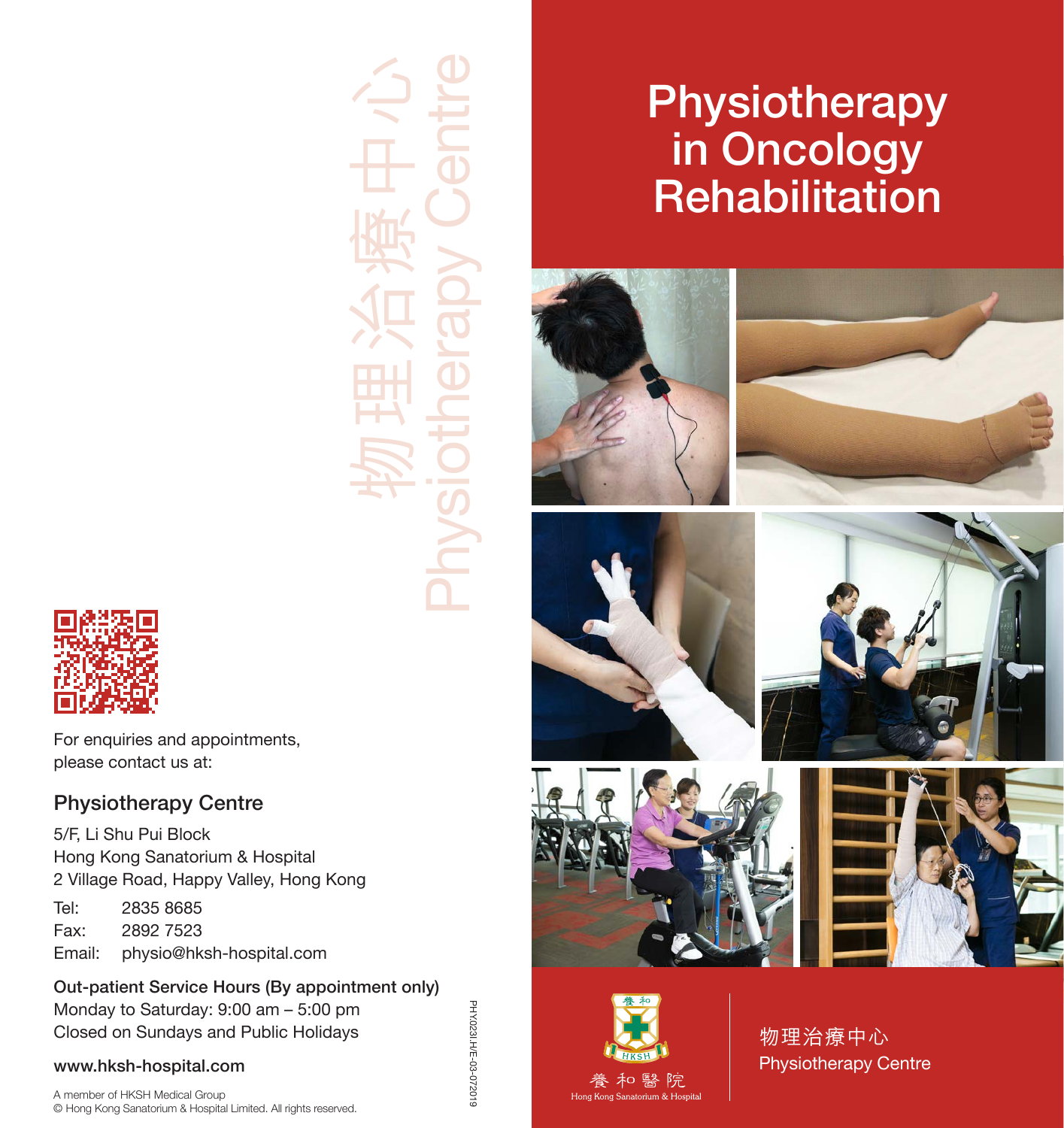Improvements in cancer diagnosis and treatment have led to an increase in number of people surviving and living longer. A new strategy to fight cancer is to focus on restoring health and quality of life. Despite improved survival, patients still need to face various problems from the disease itself and the side effects of the treatments. These include cancer-related fatigue, muscle loss, lymphedema, radiation-induced fibrosis, etc. Some of these problems may last for years. It hinders patients from resuming their normal daily routine. It also affects some patients' ability to return to work. Our physiotherapists can provide an integrated and individualised rehabilitation programme to identify, address and mitigate these difficulties throughout the recovery journey.

# Introduction of Oncology **Rehabilitation**

#### **1. What is Oncology Rehabilitation?**

Oncology rehabilitation is divided into 3 stages: (1) Prehabilitation, (2) Rehabilitation, and

(3) Survivorship





### **2. What are the problems would patients anticipate during the battle of cancer?**

Cancer treatments can cause a variety of side effects. Some common problems are listed as follows:

| <b>Cancer Treatment</b>                              | <b>Physical and Behaviour</b><br><b>Complications</b>                                                        |
|------------------------------------------------------|--------------------------------------------------------------------------------------------------------------|
| 1. Surgery                                           | 1. Quality of life                                                                                           |
| 2. Radiation Therapy                                 | 2. Cardiovascular fitness                                                                                    |
| 3. Chemotherapy                                      | 3. Physical function                                                                                         |
| 4. Immunotherapy<br>5. Hormone therapy<br>6. Steroid | 4. Sarcopenia and<br>increased risk of falls<br>5. Osteoporosis<br>(increased risk of fracture<br>and falls) |
|                                                      | 6. Numbness                                                                                                  |
|                                                      | 7. Lymphedema                                                                                                |
|                                                      | 8. Scar                                                                                                      |
|                                                      | 9. Pain                                                                                                      |
|                                                      | 10. Incontinence                                                                                             |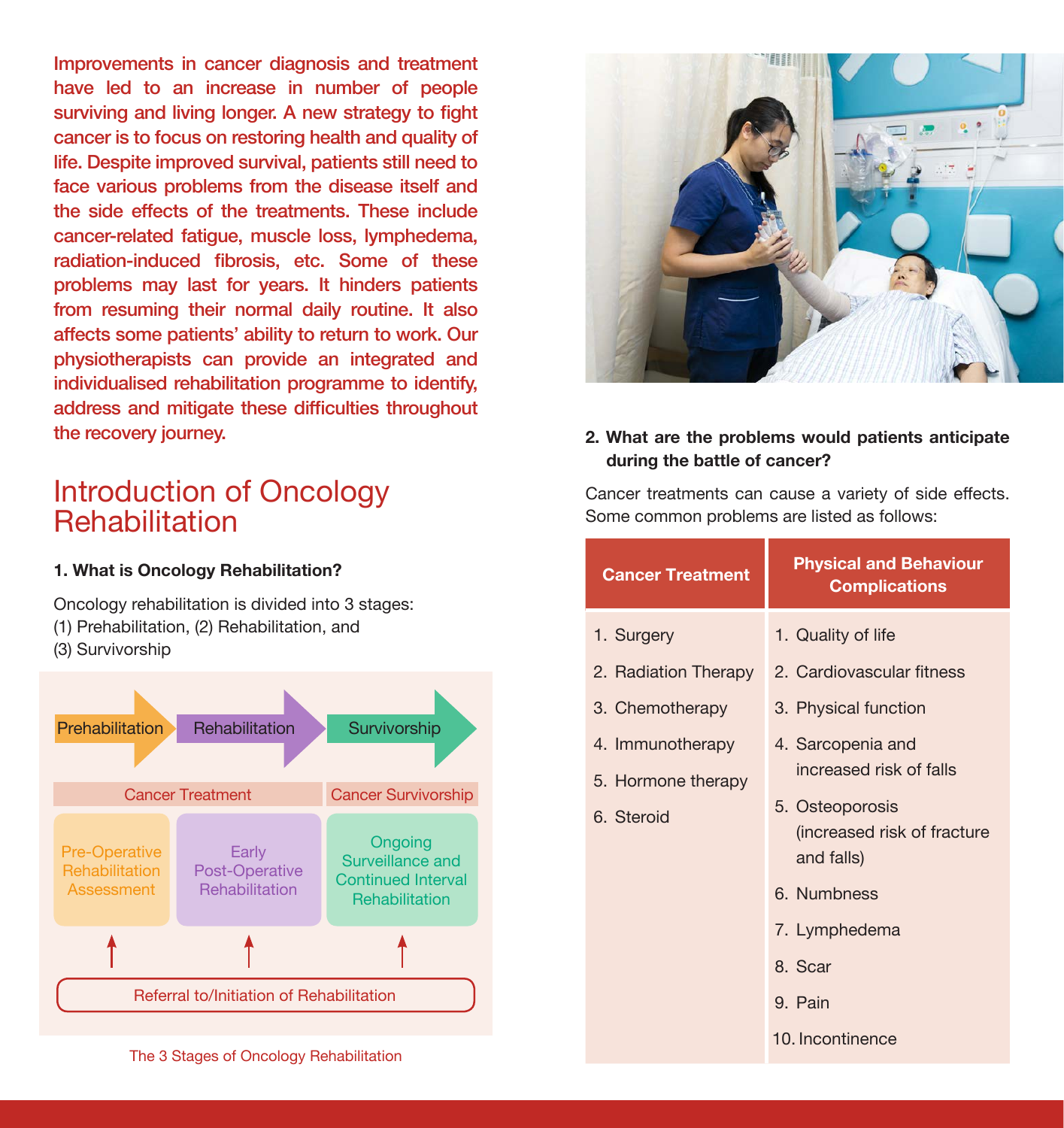### **3. What is Oncology Rehabilitation?**

| <b>Period</b>                                                                                                                                                                               | <b>Objectives</b>                                                                                                                                                                                                                                                                                                                             |  |
|---------------------------------------------------------------------------------------------------------------------------------------------------------------------------------------------|-----------------------------------------------------------------------------------------------------------------------------------------------------------------------------------------------------------------------------------------------------------------------------------------------------------------------------------------------|--|
| <b>Prehabilitation</b>                                                                                                                                                                      |                                                                                                                                                                                                                                                                                                                                               |  |
| It is the time after<br>cancer diagnosis<br>and before any<br>acute treatment.<br>It is applicable<br>to any treatment<br>option including<br>surgery,<br>radiotherapy and<br>chemotherapy. | It is a preparation period.<br>Physiotherapists will examine<br>patients' baseline fitness<br>level, provide education, and<br>enhance their physical fitness<br>and psychological well-being<br>for consequences of the<br>disease and the side effects<br>of the treatment. Exercise<br>intensity will usually be set at<br>moderate level. |  |
| <b>Rehabilitation</b>                                                                                                                                                                       |                                                                                                                                                                                                                                                                                                                                               |  |
| It is the time<br>during active<br>cancer treatment.<br>It usually lasts<br>from 1 to 6<br>months.                                                                                          | The aim of this stage is to<br>enable patients to maximise<br>their functional ability,<br>minimise and treat any side<br>effects, such as fatigue, pain<br>and lymphedema. Exercise<br>intensity is usually lower at<br>this stage.                                                                                                          |  |
| <b>Survivorship</b>                                                                                                                                                                         |                                                                                                                                                                                                                                                                                                                                               |  |
| It is the life after<br>active cancer<br>treatment. It is for<br>people with<br>a stable disease<br>or being<br>disease-free.                                                               | Monitoring and<br>management of short-term<br>and late effects of cancer<br>and treatment are the<br>focus.<br>Exercise training will target<br>at optimising patients'<br>physical fitness.<br>The programme will help<br>prepare patients to return<br>to society and work.                                                                 |  |



### **4. Content of oncology rehabilitation:**

| <b>Physical Problems</b>                    | <b>Corresponding Physiotherapy</b><br><b>Services</b>                                                              |
|---------------------------------------------|--------------------------------------------------------------------------------------------------------------------|
| Cancer-related<br>fatigue<br>Cardiomyopathy | Aerobic training improves<br>cardiopulmonary function                                                              |
| Sarcopenia<br>Osteoporosis                  | i. Strength training<br>ii. Weight-bearing exercises                                                               |
| <b>Balance problems</b>                     | i. Balance training<br>ii. Fall prevention programme                                                               |
| Lymphedema                                  | i. Manual lymphatic drainage<br>ii. Pressure garments<br>and bandaging<br>iii.Day-to-day care<br>e.g. on the plane |
| Scar                                        | i. Manual therapy<br>ii. Scar management device                                                                    |
| <b>Numbness</b>                             | Joint mobilisation stretching<br>exercises                                                                         |
| Pain                                        | Pain modality device<br>e.g. Transcutaneous Electrical<br><b>Nerve Stimulation (TENS)</b>                          |
| <b>Functional decline</b>                   | <b>Functional training</b>                                                                                         |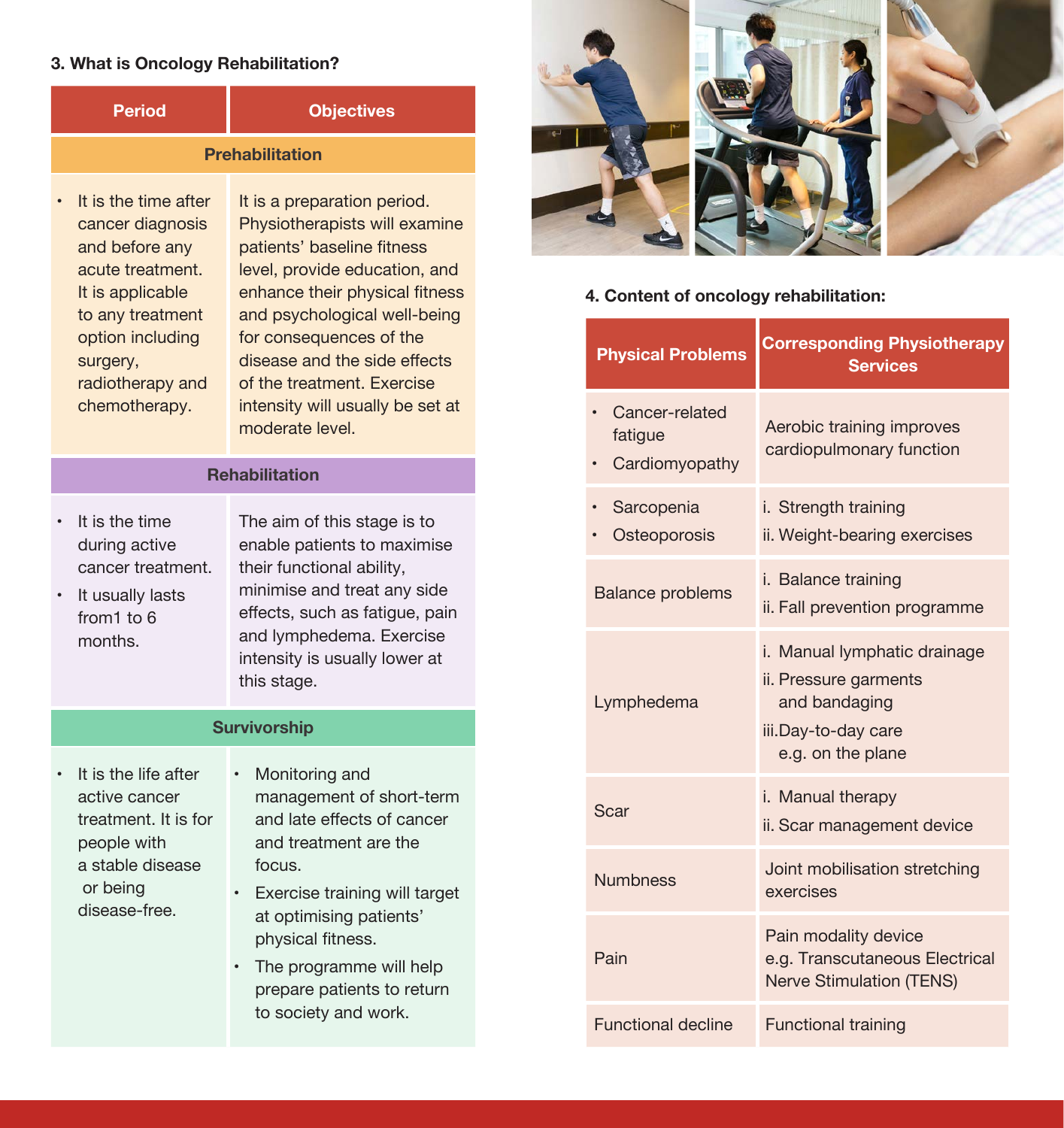# Prehabilitation and Rehabilitation

#### **1. Benefits of Physical Activity**

It is evident that physical activities are beneficial to cancer patients. Exercise will improve cancer-related fatigue, physical fitness, muscle strength, lymphedema and reduce joint stiffness. The benefits are especially prominent in patients with breast, prostate and hematologic cancers.

During active cancer treatment, a decrease in fitness level is inevitable. Prehabilitation helps patients to prepare the mind and body to function at full potential before undergoing the tough and energy-draining cancer treatment. It is like charging a "battery" before a mountain run (Figure 1). Exercise helps maintain as much functional independence as possible and reduce unnecessary disability. It offers an effective route to improve quality of life. The exercise intensity level can be monitored with heart rate measurement and the Borg Scale.

#### **2. What is cancer-related fatigue?**

Cancer-related fatigue is a common problem. It means extreme tiredness most or all the time. It is not relieved by rest or sleep and can affect you physically and emotionally. It can be very disruptive and makes it difficult to do even very simple things, e.g. getting dressed.



(Fig.1) Oncology Rehabilitation Journey

### **3. When is the best time to start exercise?**

- i. Once cancer is diagnosed and before any active treatment
- ii. After surgery but before any high-intensity cancer treatment. This is another good starting point if patients are not able to start exercise before surgery

In general, it takes at least two weeks of exercise training to show improvement in the cardiovascular system, muscle strength and functional ability.

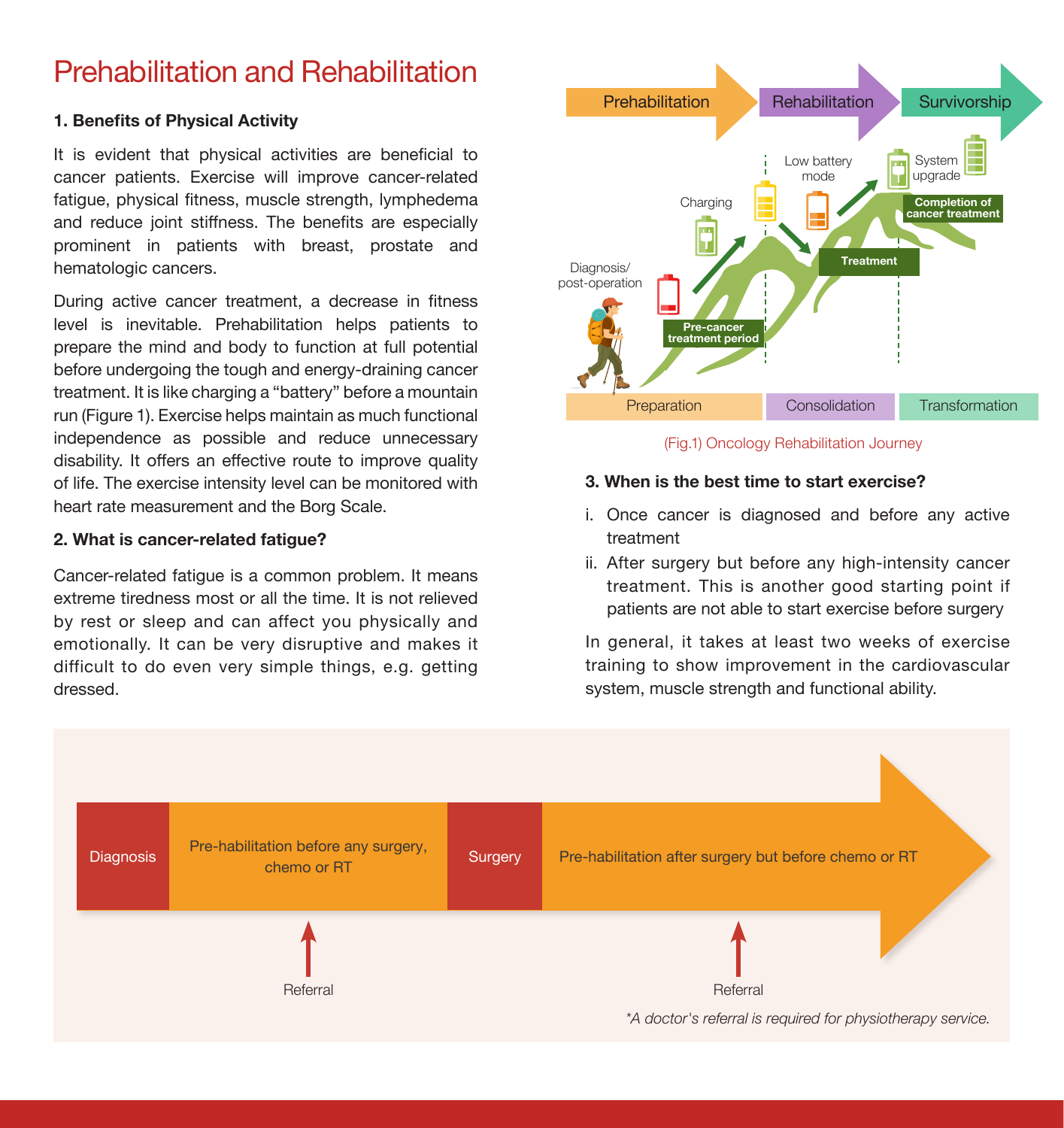# **Survivorship**

Cancer treatments and medications are getting more advanced in the past decades. Many cancer survivors are still facing physical problems due to the late effects that occur months or years after cancer treatments. These include cancer-related fatigue, lymphedema, numbness and tingling (peripheral neuropathy), pain, incontinence, etc.

### **1. Cancer-related fatigue**

More than 50% of cancer survivors experience different levels of fatigue. It may persist for years after treatment. Mere rest or sleep cannot relieve cancer-related fatigue but will give rise to a vicious cycle. Contrarily, exercise can alleviate fatigue. Simple exercises like walking, lifting dumbbell, sit-to-stand training can help. If you experience significant fatigue, diminished energy, or increased need of rest that is disproportionate to any change in activity level, please consult your physician and physiotherapist for further investigation and management.



### **2. Lymphedema**

Lymphedema is most commonly caused by the removal of or damage to the lymph nodes as a part of cancer treatment, including surgical excision and radiation therapy. It results in blockage of the lymphatic system and leads to swelling. The more the lymph nodes are removed, the higher the risk is. Generally, about 30% of cancer survivors are being affected, particularly in breast, gynecological and prostate cancer survivors. Lymphedema can develop several months or even years after initial cancer treatment. Prevention of skin injury in patients with lymphedema is very important. Skin care includes regular application of unscented moisturizer, sunscreen, and insect repellent. It is also good to avoid spa or sauna. Cuts, scrapes and burns can lead to infection. If the lymphedema is not being treated timely, excessive protein will accumulate in the body tissues and progress to skin changes and fibrosis.

Lymphedema can be divided into four stages. Symptoms can be reversible and under control if it is detected and managed early.

| Stage 0<br>(latent)        | There are no visible changes at this point.<br>You may notice some differences in feeling,<br>such as mild tingling, unusual tiredness,<br>or slight heaviness. It can be confirmed by<br>bioimpedance measurement.<br>Condition is reversible.                                           |
|----------------------------|-------------------------------------------------------------------------------------------------------------------------------------------------------------------------------------------------------------------------------------------------------------------------------------------|
| Stage 1<br>(mild)          | It appears mildly swollen with protein-rich<br>fluid starts to accumulate. When you press<br>the skin, a temporary small pit appears (pitting<br>edema).<br>Condition is reversible.                                                                                                      |
| Stage 2                    | It is more swollen at this stage. The swelling<br>will not be relieved by elevating the affected<br>limb. There is no pitting edema. There are<br>changes in the skin, such as hardening,<br>thickening or inflammation.<br>Condition is non-reversible but controllable by<br>treatment. |
| <b>Stage 3</b><br>(severe) | This is the most advanced stage. The affected<br>body part becomes very large and misshapen.<br>The skin takes on a leathery and wrinkled<br>appearance.<br>Condition is non-reversible but controllable by<br>treatment.                                                                 |